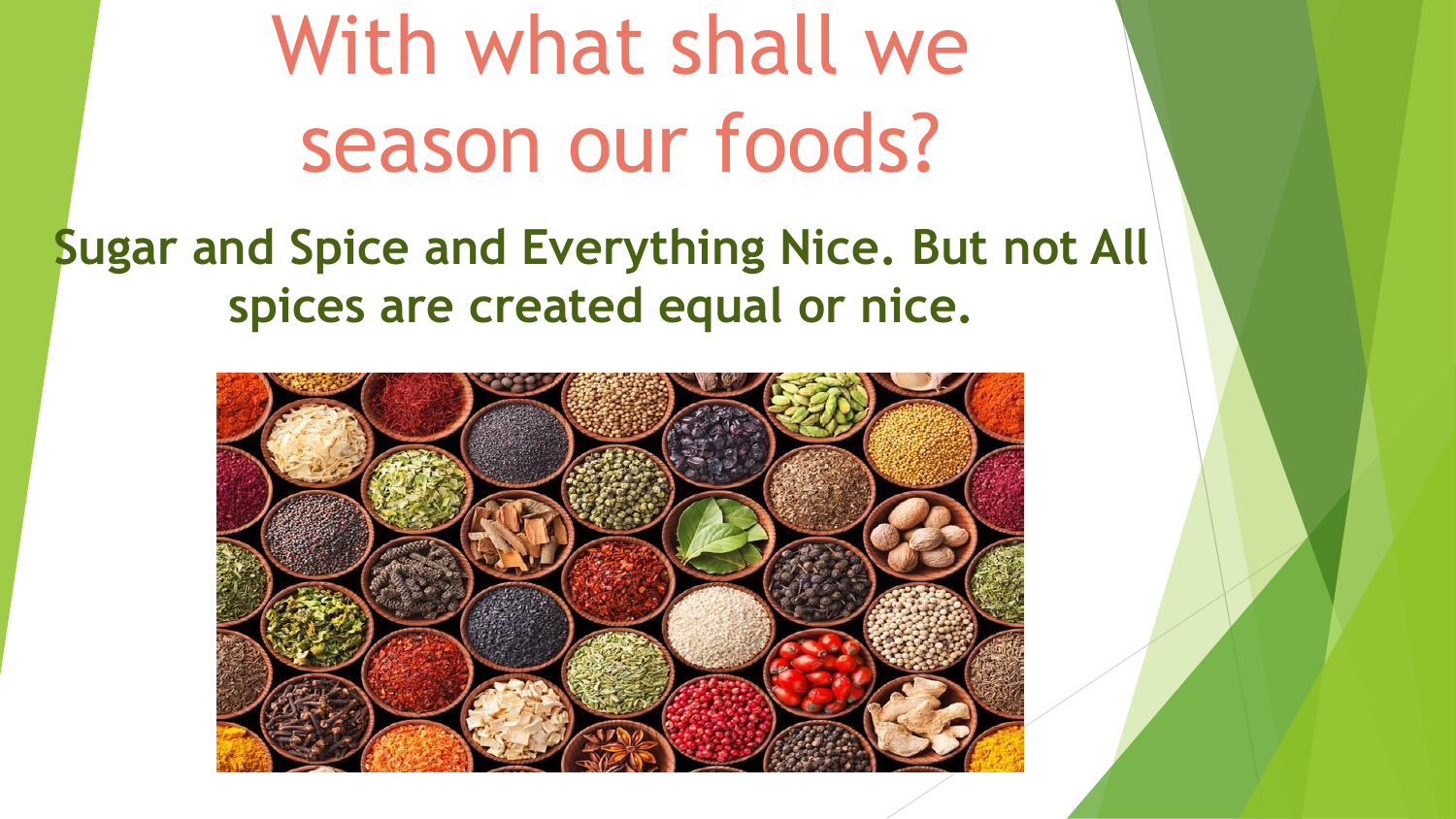# Maggi Cubes are filled with flavors including monosodium glutamate (MSG)

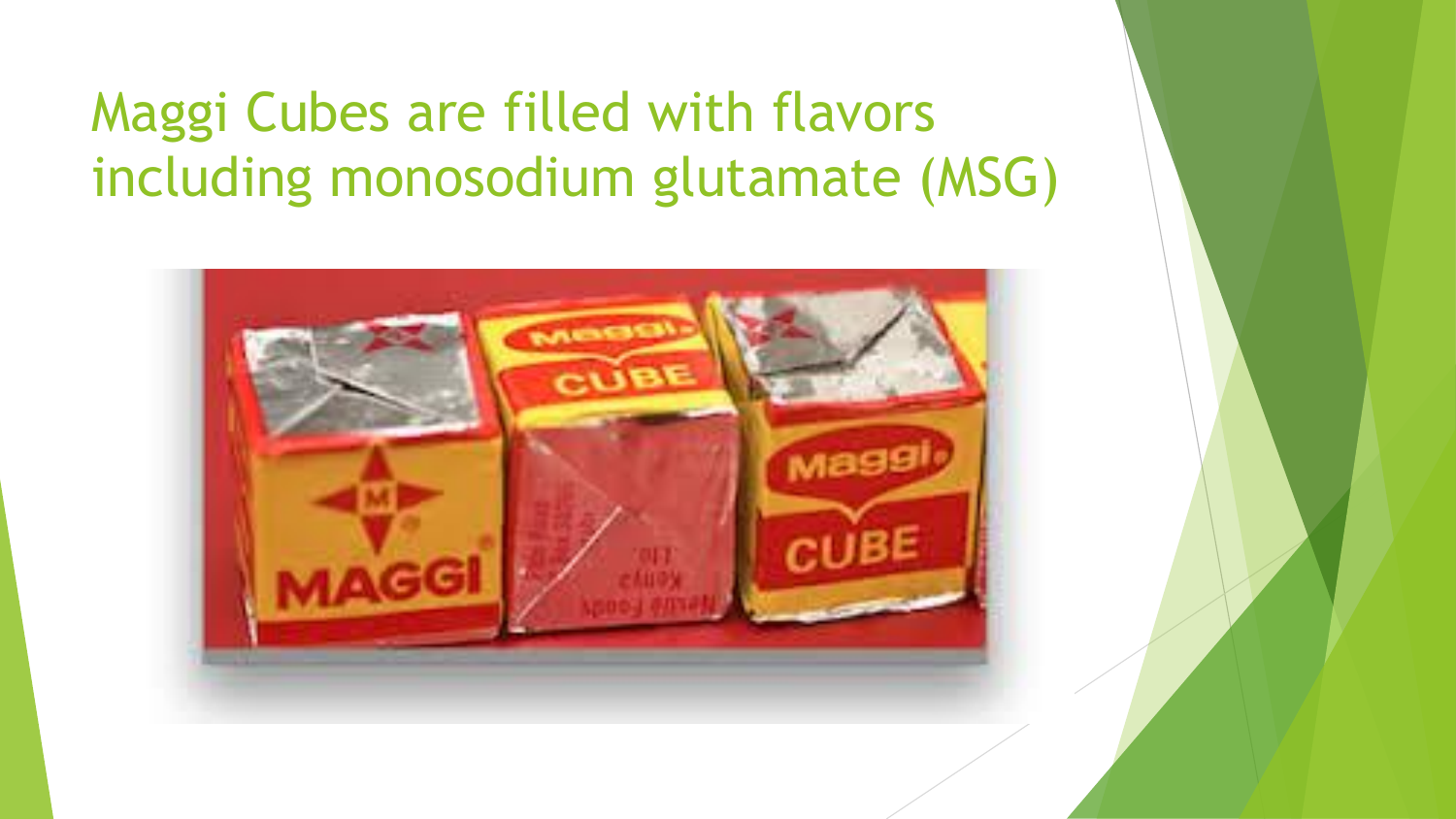# Aji –is it any good even though it makes everything taste good?



Aji is **pure** monosodium glutamate-MSG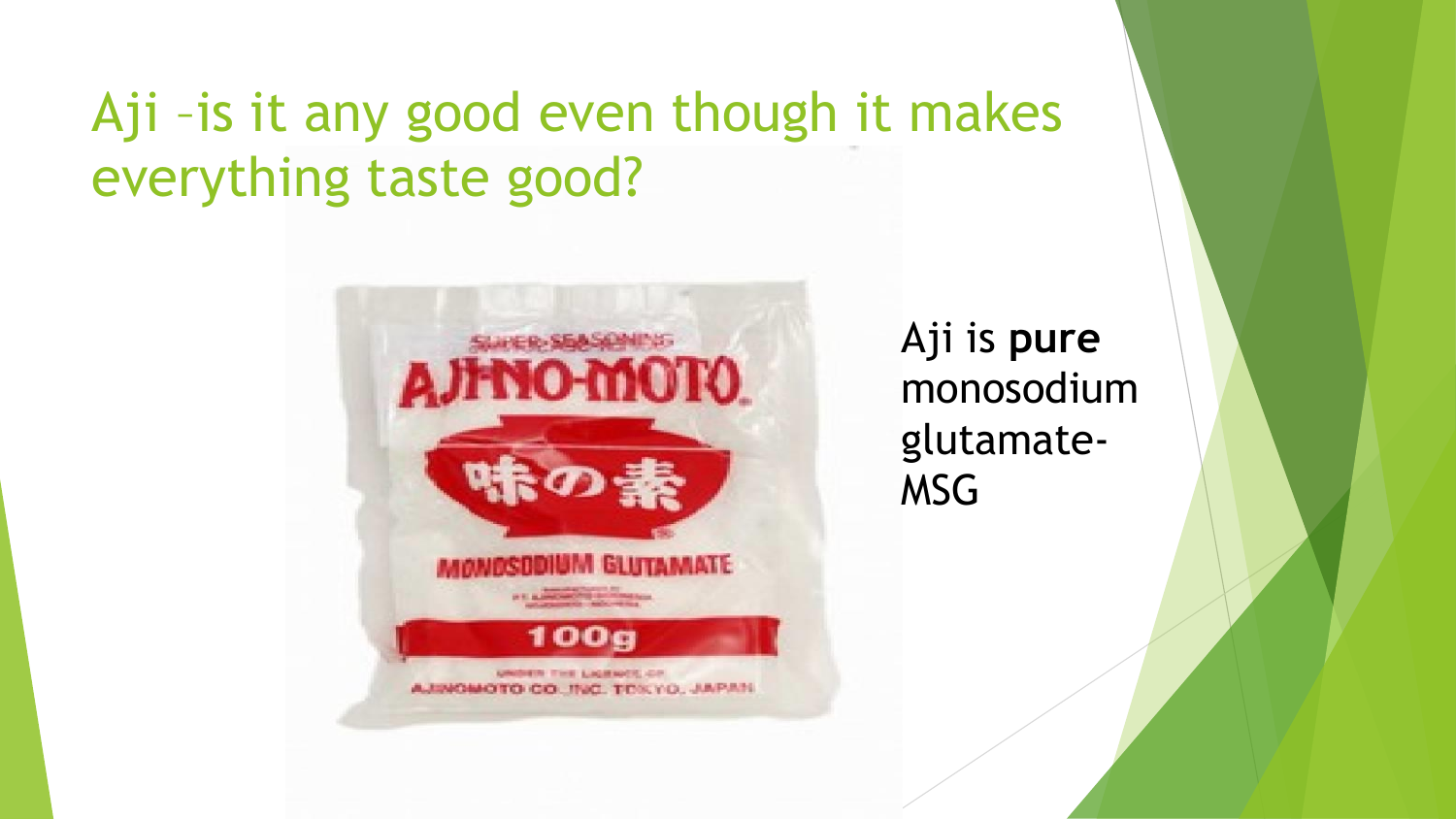# The dangers of MSG. What is it?

Glutamate as msg is added to many foods as a taste enhancer. It is the active ingredient in a sea weed called kombu. This active ingredient is mass produced and added to many foods under the names such as:

- 1. Natural flavoring
- Texturized and hydrolyzed protein
- 3. Yeast extract
- 4. Stock flavoring
- 5. Sodium caseinate
- 6. Natural flavoring
- 7. Aspartame and Nutrasweet

What's wrong with it.? Well it causes over excitation of nerve cells, and leads them to burn out. This leads to dementia, Alzheimer's, ALS, Parkinsons and other such degenerative diseases.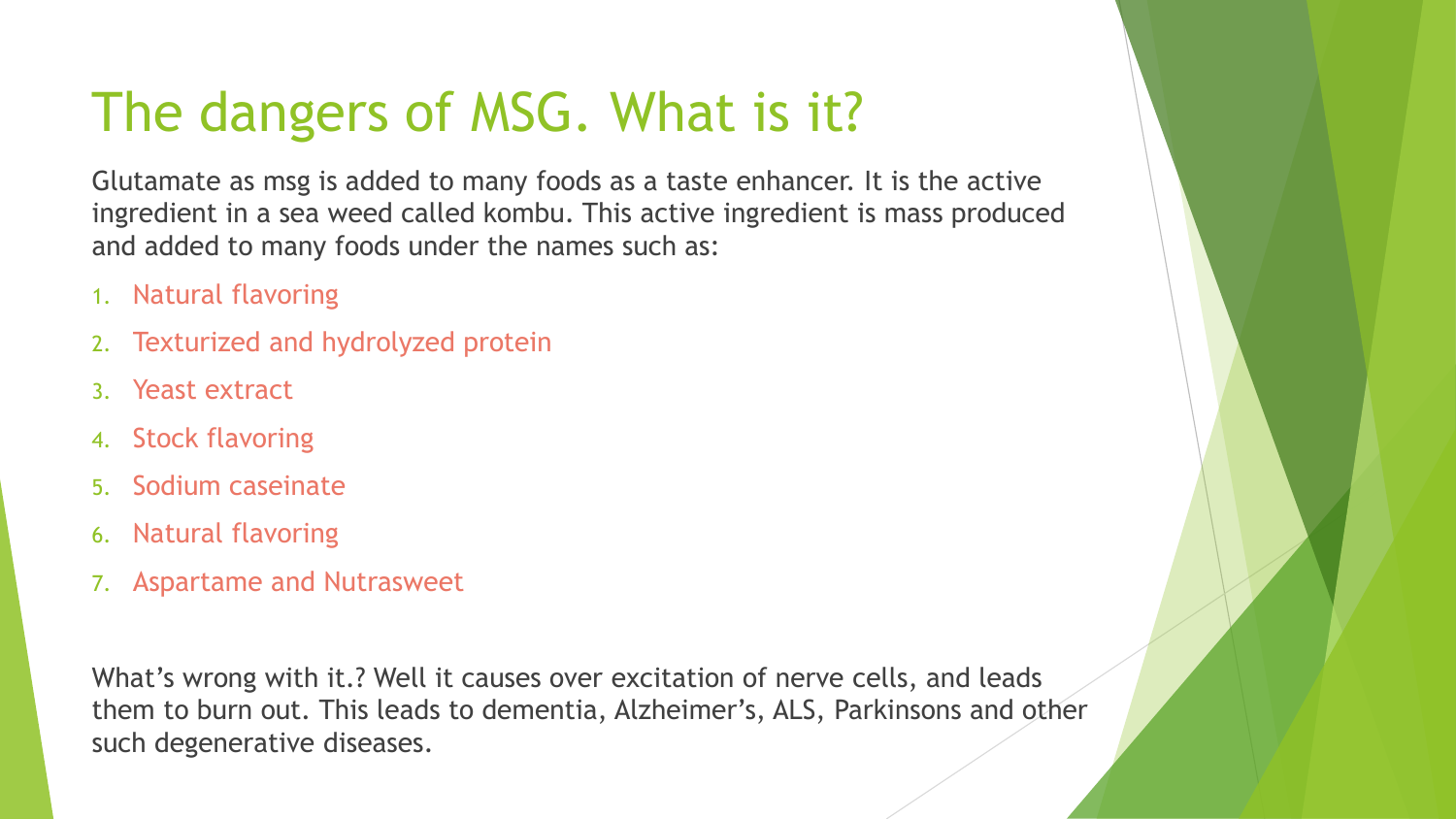# Cinnamon Spice. Is it really as wonderful as they say?

First of all cinnamon accumulates in the body, and causes toxicity.

The oils in cinnamon also cause uterine contractions, as such it is a danger for pregnant women.

Coumarin, one of the substances found in cinnamon causes liver poisoning.

Eugenol another pungent substance found in this spice has been shown to be cytotoxic and possibly genotoxic.

Cinnamon oil irritates skin lining, and the gastro intestinal lining. It produces a burning effect. With repeated use such spices cause ulcers.

There are safer herbs for diabetics like fenugreek, and replacements for flavoring foods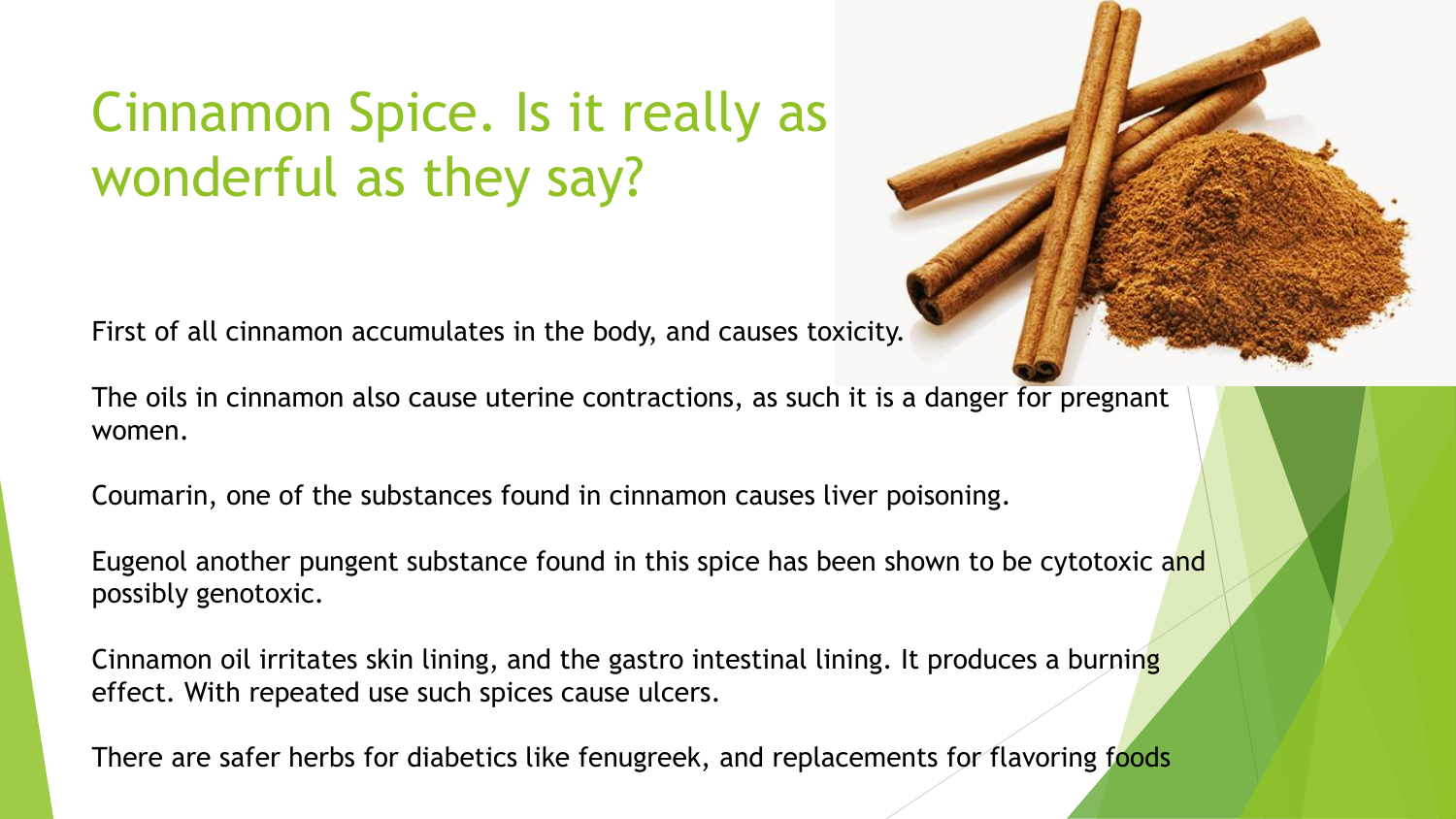#### Cloves-it smells so good, but…

Clove oil, also called eugenol is toxic to the liver and nervous system. It is reasonably anticipated to be a human carcinogen(cancer causing agent).

It seems we had better leave this as an insecticide. If you rub clove oil on your knees, it burns hot. If you ingest it it burns hot. You don't need that kinda heat internally.

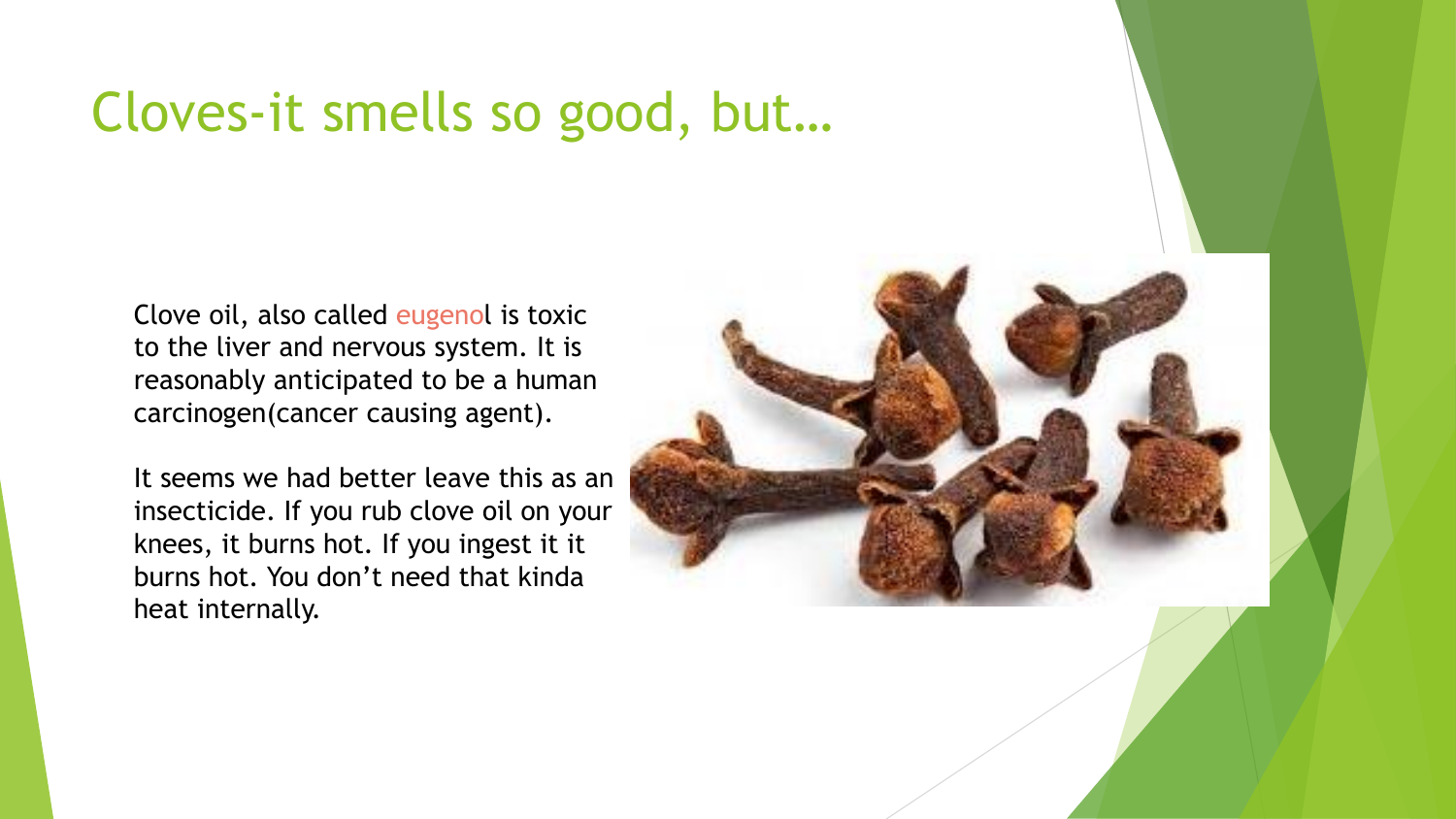# Nutmegs-Poison or Spice.



Nutmeg contains Myristicin. This chemical breaks down mucus barriers in the stomach and bowel. It causes hallucinations, and may depress or irritate central nervous system. As such it may cause heart burn, headaches etc. Check out the article by Deborah Blum in November 25,2014 in the NEW YORK TIMES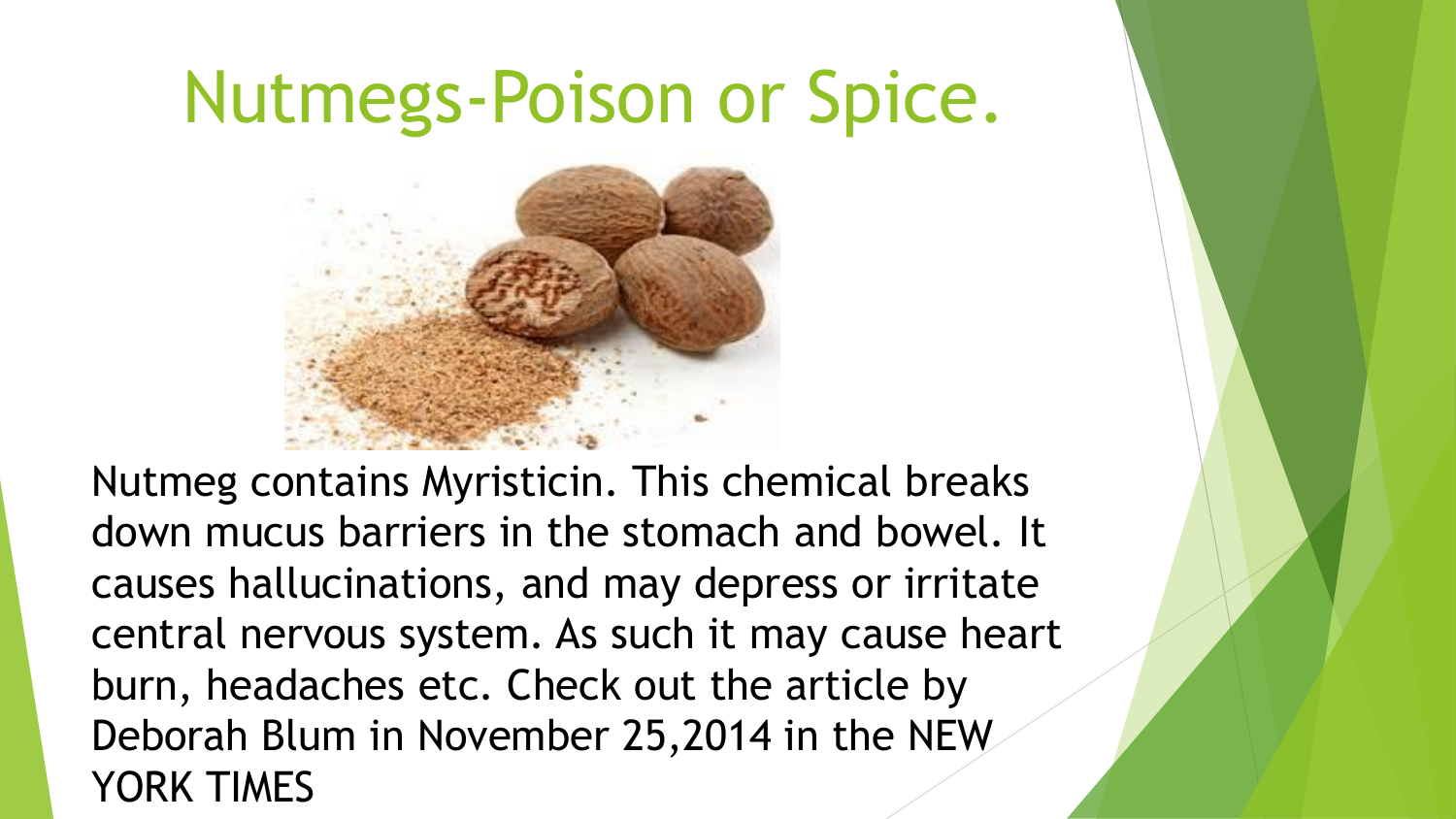# Black Pepper. We put it in everything, but should we really??????

From the piper nigrum fruit. The very spicy nature of this food cause gastrointestinal irritation.

Could it be that when we think we are allergic to a certain food, that its not the food, but the spices that are the problem.??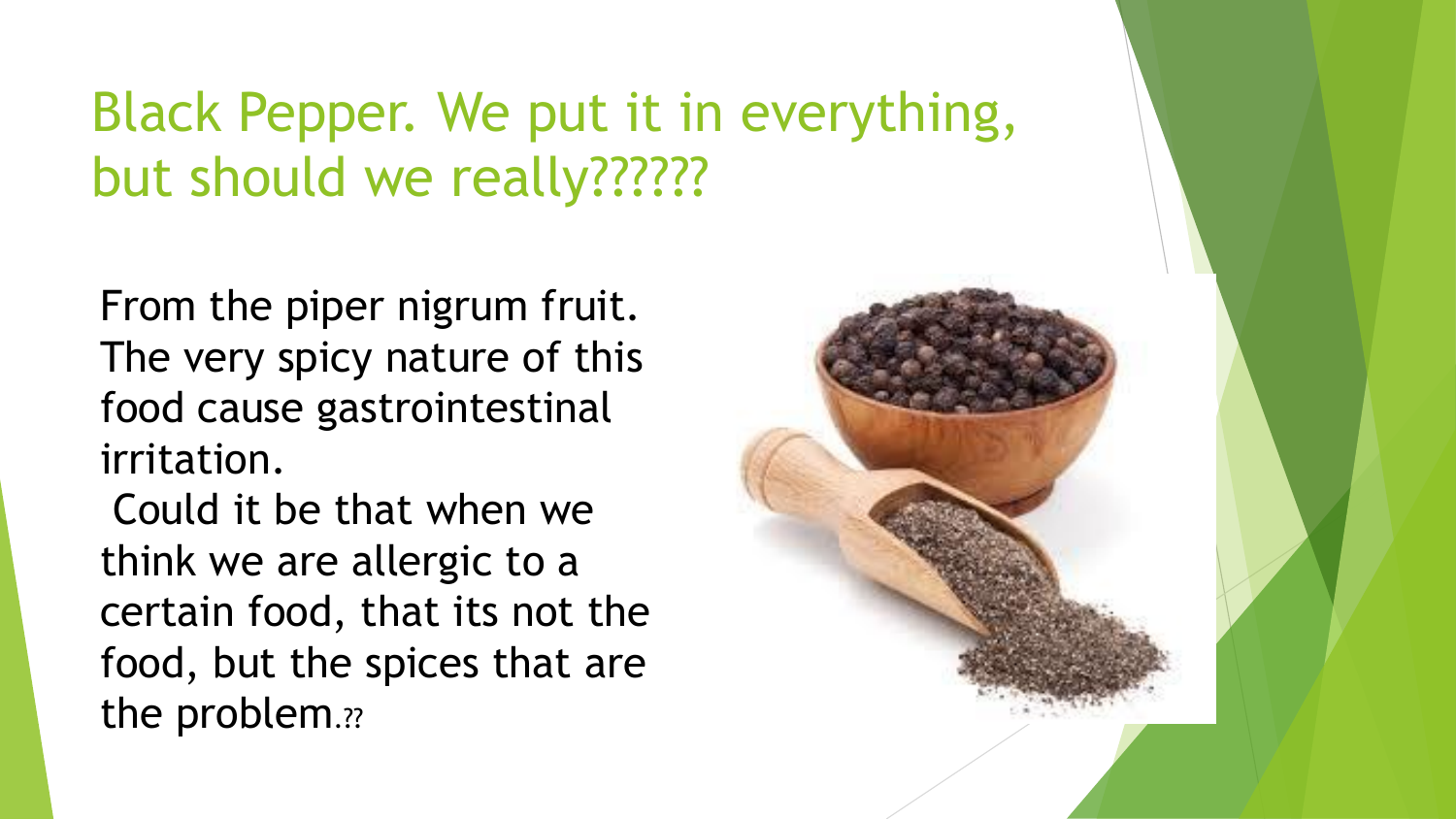### Red Peppers and Hot Peppers



Well what about hot peppers and sweet peppers. Well as a rule use them all in moderation, yes even sweet peppers that contain minute amounts of nicotinic acid, especially if you have arthritic trouble of any kind.



Hot peppers come in varying classifications of capsicum. Capsicum annum and frutescens (which is of itself considered of the variety annum) includes sweet peppers, cayenne, some chillis etc. These are the safest of the peppers, but moderation is the key even with these.

Some of them I would recommend in case of certain illnesses.

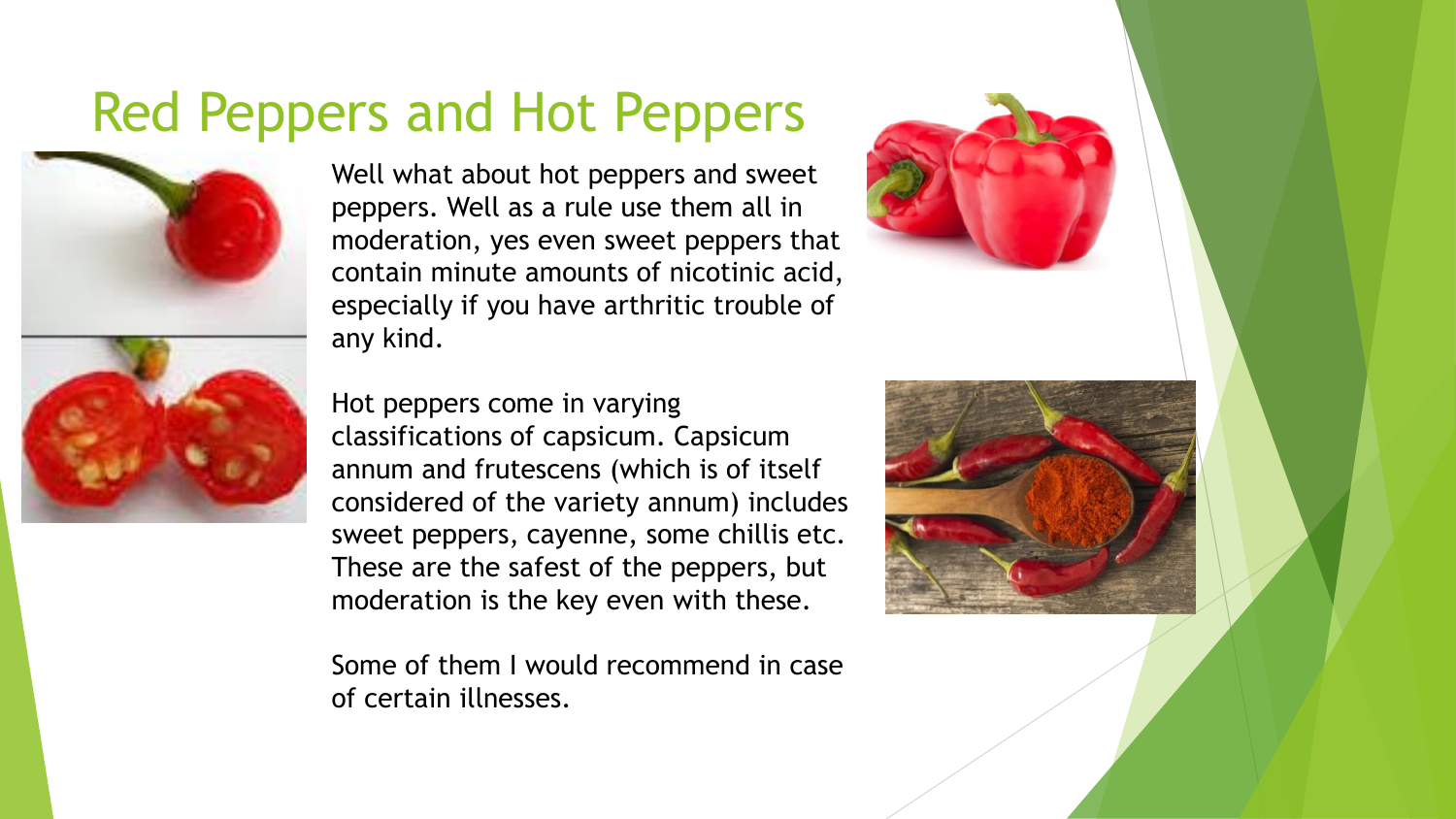# Vinegar-Pickled cucumbers, mangoes, onions and **stomachs** too!

- Vinegar contains large amounts acetic acid. It is made by converting alcohol into acetic acid. It is very irritating to the gastro intestinal mucosa, and will cause indigestion and heartburn. It is used as an industrial agent and is far better used as a cleaning agent than a food condiment.
- So what about apple cider vinegar? It contains malic acid, a naturally occurring acid in some fruits. Far better for us to eat the fruits than to drink this vinegar. But it also contains acetic acid, the acid found in common vinegars which is a pickler.
- $\blacktriangleright$  1. It is a product of fermentation
- 2.it is very acidic, and tends to cause tooth enamel erosion
- It causes throat and stomach irritation
- It is like regular vinegar with all the harmful effects plus some good ingredients. Why don't we dispense with the bad and just eat the apples.

Conclusion stay away from vinegar. Use lime or lemon juice, it will work just the same.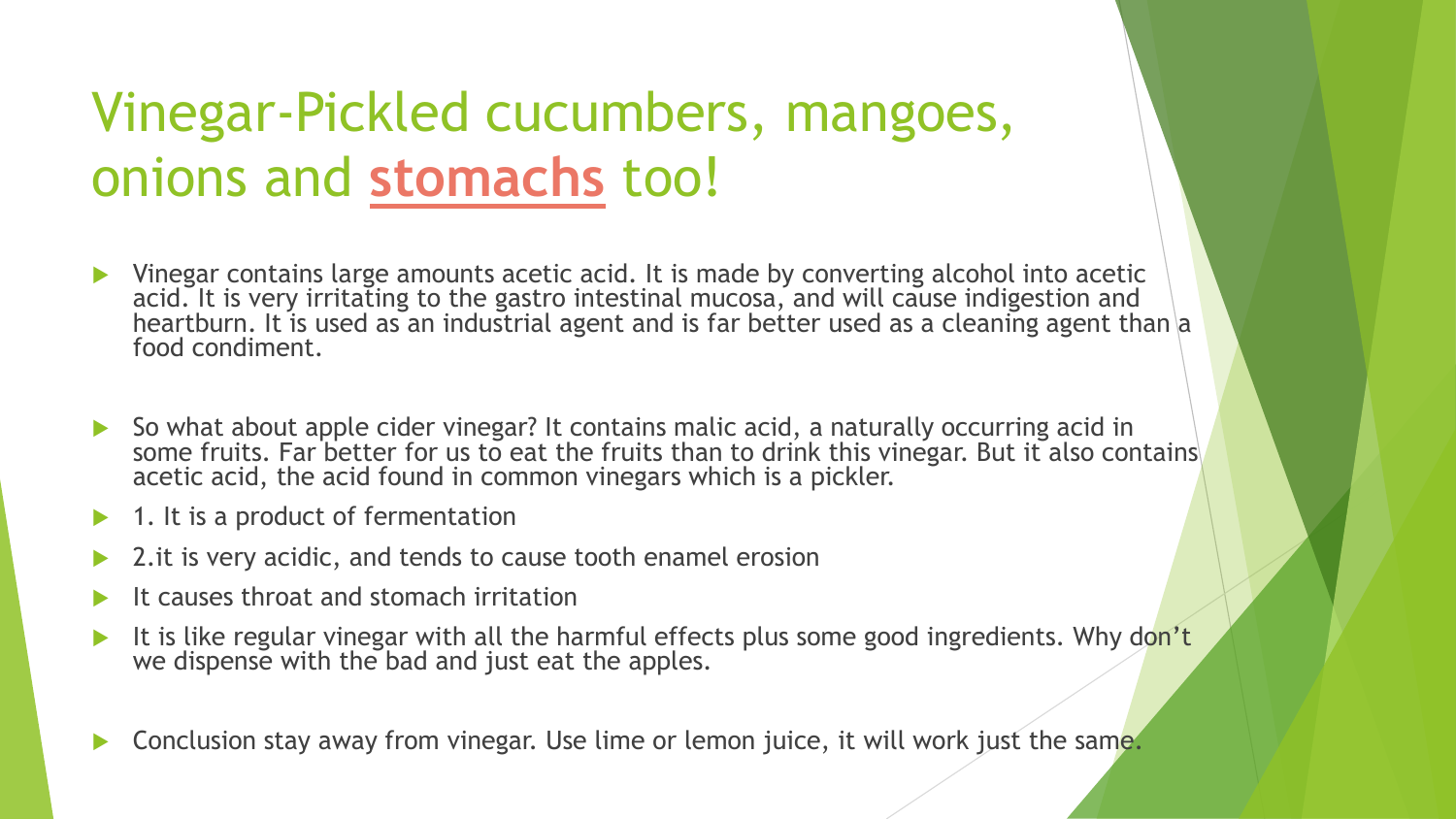# **Safe Herbs**

| <b>Basil</b>                    | Bay leaf           |
|---------------------------------|--------------------|
| Dill Seed                       | <b>Fennel Seed</b> |
| $\blacktriangleright$ Marjoram  | Mint               |
| $\blacktriangleright$ Paprika   | Parsley            |
| $\blacktriangleright$ Saffron   | Sage               |
| $\blacktriangleright$ Tarragon  | Oregano            |
| $\blacktriangleright$ Anise     | Star anise         |
| $\blacktriangleright$ Coriander | Cumin              |
| <b>Bay leaf</b>                 | Culantro           |

Coriander Garlic **Onion** Rosemary Thyme Cilantros Cardamom **Turmeric** Lemon grass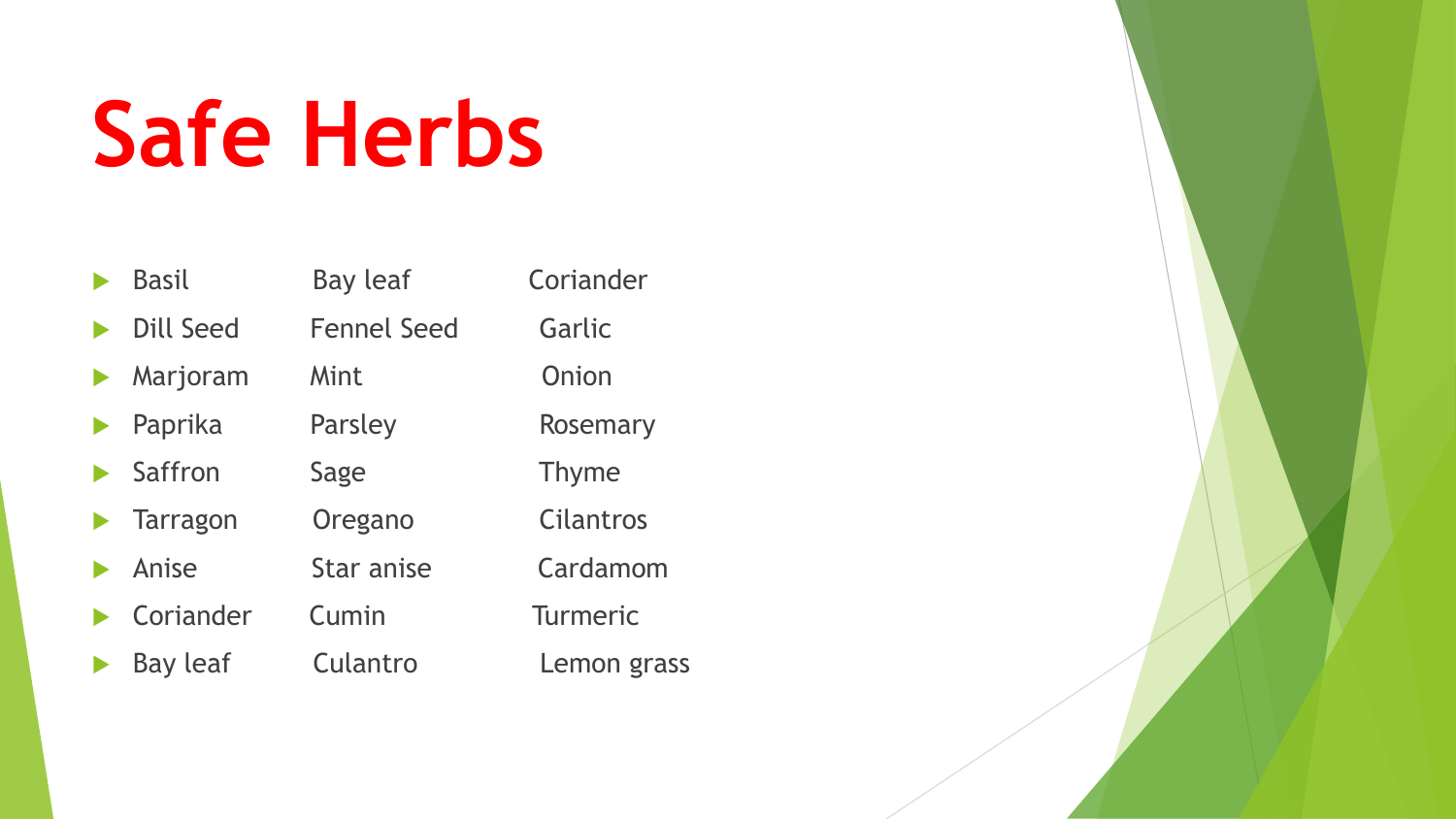Food prepared with condiments and spices inflames the stomach, corrupts the blood, and paves the way to stronger stimulants. Pg 145 CCh104.3

In this fast age, the less exciting the food, the better. Condiments are injurious in their nature. Mustard, pepper, spices, pickles and other things of like character, irritate the stomach and make the blood feverish and impure. He inflamed condition of the drunkards stomach is often pictured as illustrating the effects of alcoholic liquors. A similarly inflamed condition is produced by the use of irritating condiments. Soon ordinary food does not satisfy the appetite. The system feels a want, a craving, for something more stimulating...the blood becomes fevered, the animal propensities are aroused, while the moral and intellectual powers are weakened and become servants to the baser passions. Pg 389-391 CCh223.7